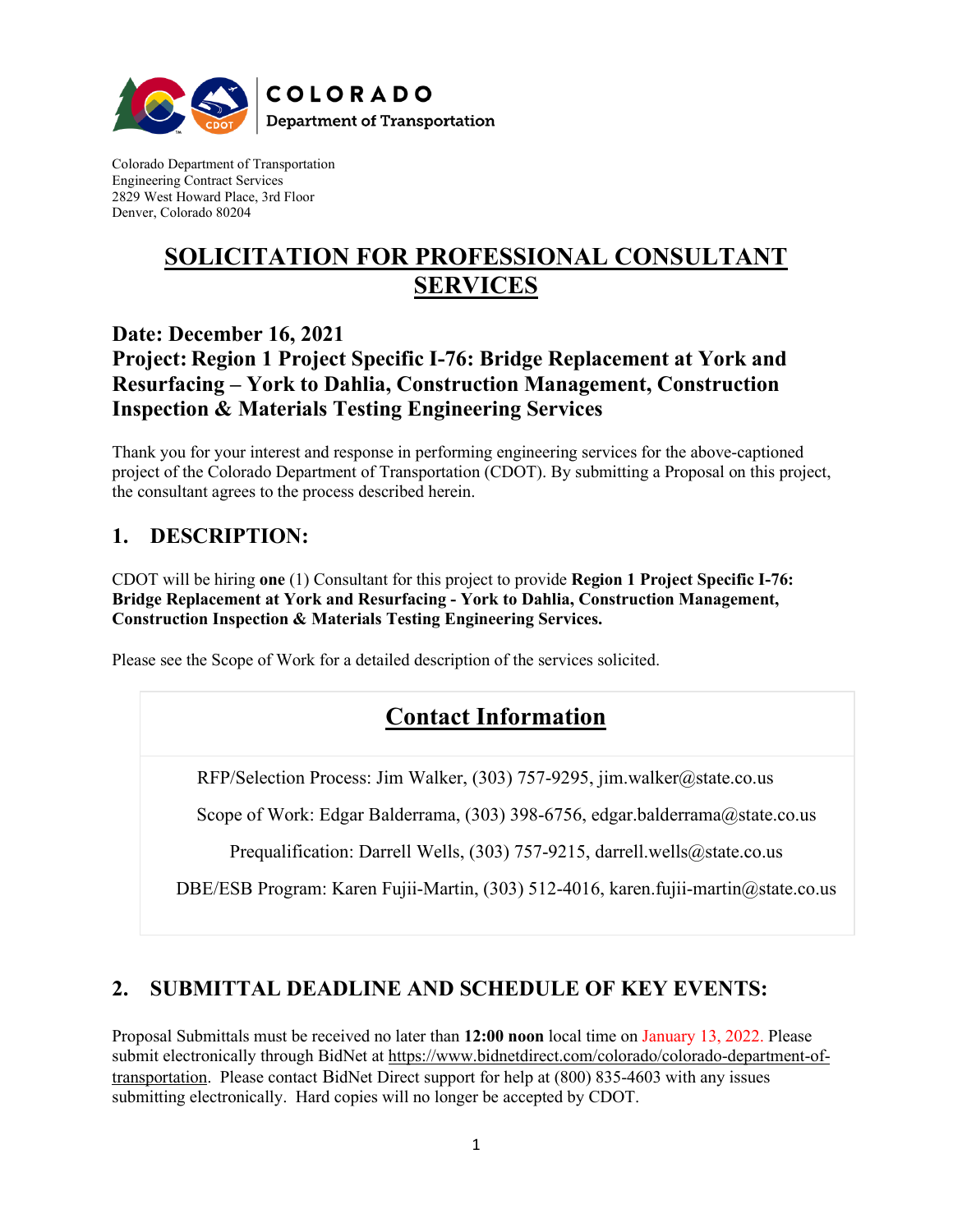

**Proposers are required to meet the date set for the submission and interviews, if applicable. Failure to meet these dates will result in the Proposal being considered non-responsive.**

| <b>PUBLIC NOTICE PHASE</b>         |                    |
|------------------------------------|--------------------|
| <b>First Advertisement</b>         | 12/16/2021         |
| Second Advertisement               | 12/23/2021         |
| Third Advertisement                | 12/30/2021         |
| Fourth Advertisement               | 1/6/2022           |
| Submit Proposal                    | $1/13/2022$ (12PM) |
| <b>SELECTION PHASE</b>             |                    |
| Panel Meeting*                     | 1/27/2022          |
| Chief Engineer Selection/Approval  | 2/3/2022           |
| Notification                       | 2/4/2022           |
| <b>SELECTION PHASE</b>             |                    |
| Fee Negotiation                    | 2/11/2022          |
| Submit Contract Compliance Package | 2/18/2022          |
| Audit Completed                    | 2/22/2022          |
| <b>FINAL CONTRACT PHASE</b>        |                    |
| <b>Contract Approval/Execution</b> | 3/8/2022           |

# **KEY EVENTS SCHEDULE**

\* If option to interview is exercised, interviews will be scheduled approximately 2 weeks after the panel meeting, and all subsequent dates will be moved back by 2 weeks.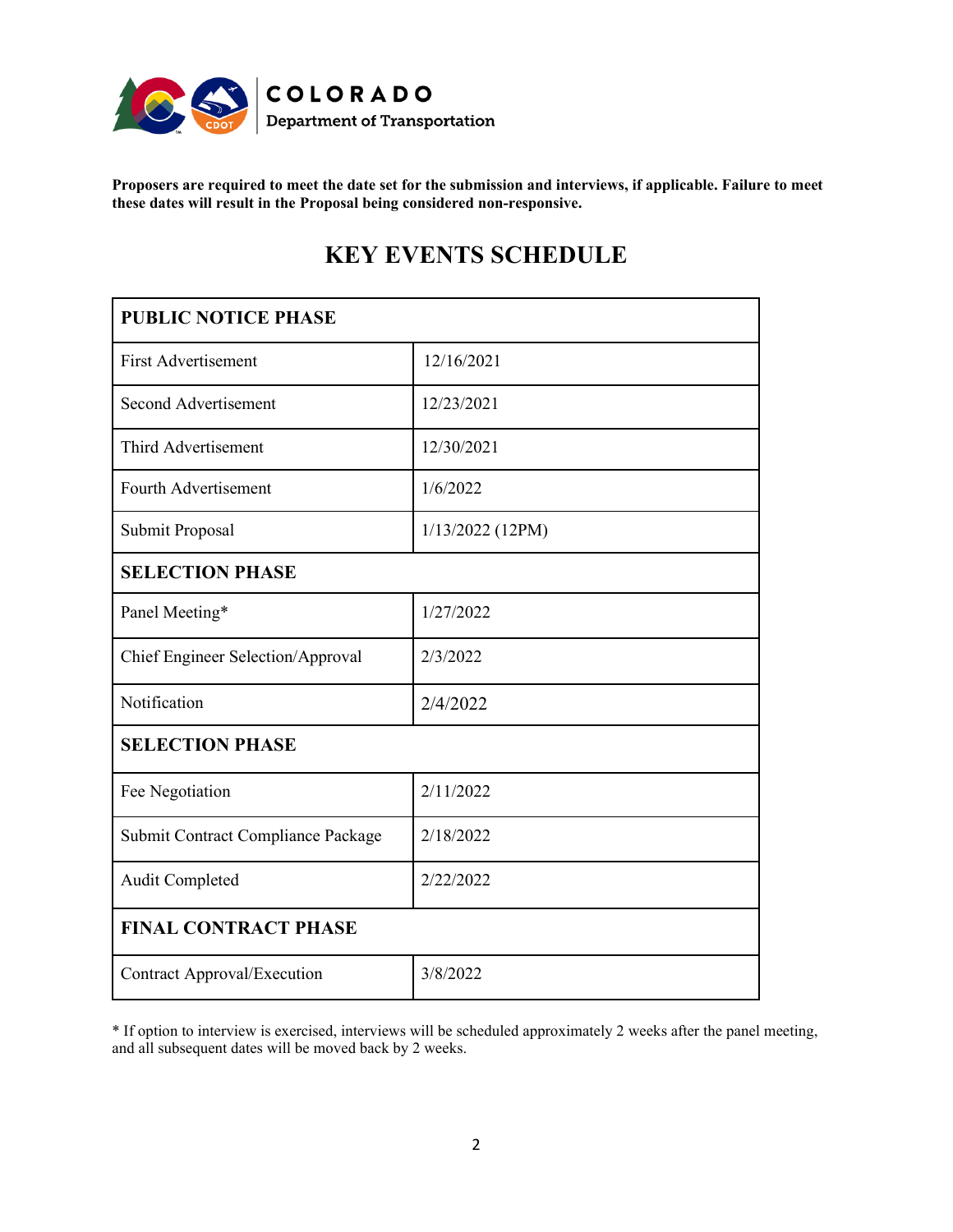

# **3. SPECIAL REQUIREMENTS:**

All respondents accept the conditions of this Request for Proposal (RFP), including, but not limited to, the following:

A. Prequalification: All parties (Prime and Sub Consultants) submitting as a team member on a proposal must be prequalified at least seven calendar days prior to the Proposal submittal date. Pre-qualification must be done annually. The recommended disciplines based on the scope of work: Construction Management (MC) and Material Testing (MT).

B. Master Pricing Agreement: All Consultants and subconsultants must have a valid Master Pricing Agreement (MPA) with CDOT prior to award of contract.

C. Late Proposals: Any proposal received by CDOT after the time specified in **Section 2 Key Events Schedule** shall be considered late and will be rejected. No late proposals will be accepted for this project.

D. Non-Responsive Proposals: CDOT reserves the right to reject any or all proposals. Proposals that do not meet the Minimum Proposal Requirements listed in **Section 4** will be rejected as non-responsive.

E. Consultant Costs: Except for provided in **Section 7** of this document no reimbursement will be made by CDOT for any costs related to the preparation of the Proposal, required documentation, interviews, presentations, discussions, and/or any related activities. These costs are the sole responsibility of the Proposer. CDOT shall not be liable for any costs incurred by respondents in the preparation of submittals and proposals, nor in costs related to any element of the selection and contract negotiation process.

F. Licensure: All work is to be performed under the direction and supervision, as appropriate to the task, of a Colorado-Licensed Professional Engineer, Architect, or Land Surveyor as required by the Colorado Department of Regulatory Agencies. For additional guidance, please see: [https://www.colorado.gov/pacific/dora/AES\\_Laws.](https://www.colorado.gov/pacific/dora/AES_Laws)

G. Self-Performed Work: To be a Prime Consultant on a contract and per 49 CFR part 26 and administration of DOT assisted contracts, the Prime Consultant is required to provide at least 30% of the work themselves.

H. CDOT Policy Directive 23 – Consultant Utilization for Design and Construction: The firm that performed final design services and any consultants (prime or sub) team members that performed more than 20% of the work will not be allowed to submit a proposal for construction management services unless the Chief Engineer has waived the policy for the project.

I. Method of Payment: Cost Plus Fixed Fee (CPFF) method of payment shall be used for all Task Order work **unless** (1) the nature of the work directed is appropriate to Specific Rate of Pay (SROP) payment method (such as construction management services, research & development, and staffing support services); (2) the payment method is approved by the CDOT Project Manager and Contracting Officer; and (3) the payment method is reflected in the Task Order Proposal at the time of execution.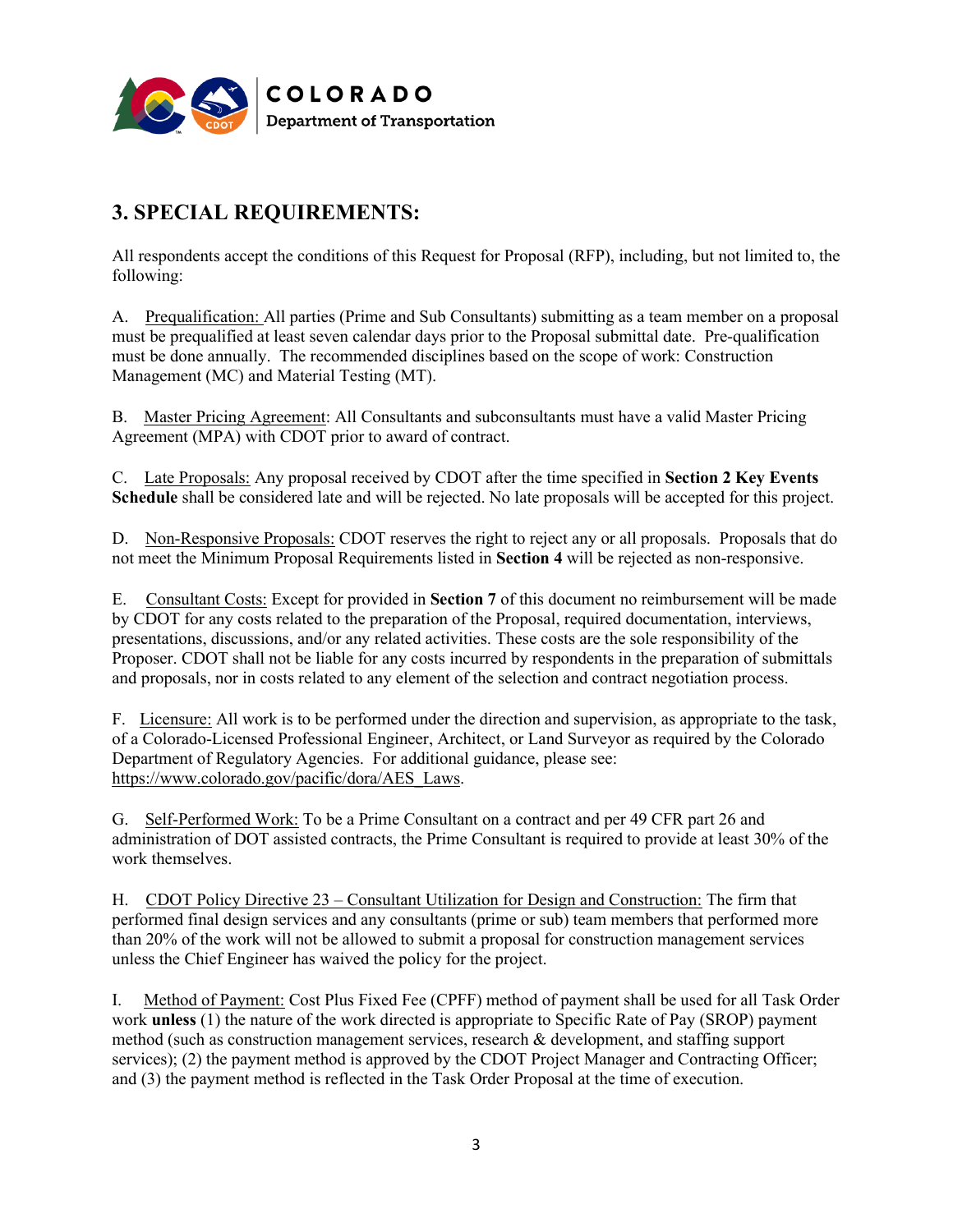

J. Software Requirements: All consultants are required (where applicable) to use the following software packages, which are currently used by CDOT:

- (i) INROADS for project design ORD
- (ii) Microstation for project drafting
- (iii) ArcView for Water Quality data
- (iv) Microsoft Project or Primavera
- (v) ProjectWise Cloud

K. Non-discrimination: The Consultant, with regard to the work performed by it during the contract term, will not discriminate on the grounds of race, color, or national origin in the selection and retention of subconsultants, including procurement of materials and leases of equipment. The Consultant will not participate either directly or indirectly in the discrimination prohibited by the Acts and the Regulations, including employment practices when the contract covers any activity, project, or program set forth in Appendix B of 49 CFR Part 21.

L. Civil Rights Act of 1964 Title VI: CDOT, in accordance with the provisions of Title VI of the Civil Rights Act of 1964 (78 Stat. 252, 42 US.C. §§ 2000d to 2000d-4) and the Regulations, hereby notifies all bidders that it will affirmatively ensure that for any contract entered into pursuant to this advertisement, disadvantaged business enterprises will be afforded full and fair opportunity to submit bids in response to this invitation and will not be discriminated against on the grounds of race, color, or national origin in consideration for an award.

M. Conflict Disclosures: The Proposer will include a full disclosure of all potential organizational conflicts of interest in the Proposal. By submitting its Proposal, each Proposer agrees that, if an organizational conflict of interest is thereafter discovered, the Proposer will make an immediate and full written disclosure to CDOT that includes a description of the action that the Proposer has taken or proposes to take to avoid or mitigate such conflicts.

N. Open Records Act Notice: Except for consultant audit and Master Pricing Agreement information, all records, documents, drawings, plans, specifications, and other materials relating to the conduct of CDOT business, including materials submitted by Proposers in response to this solicitation, are subject to the provisions of the Colorado Open Records Act (C.R.S. 24-72-201, et seq) and any other laws and regulations applicable to the disclosure of documents submitted under this RFP. Such laws govern CDOT's use and disclosure of records. Please see CDOT Policy Directive 508.2 for guidance.

Each Proposer is advised to contact its own legal counsel concerning the Colorado Open Records Act, other applicable laws, and their application to the Proposer's own circumstances.

In the event of litigation concerning the disclosure of any materials submitted by the Proposer. CDOT's sole involvement will be as a stakeholder retaining the material until ordered by a Court, and the Proposer shall be responsible for otherwise prosecuting or defending any action concerning the materials at its sole expense and risk.

All submittals will become the property of CDOT, will not be returned, and will be disposed of according to Department policies. Successful proposals will be considered part of the contract document after award.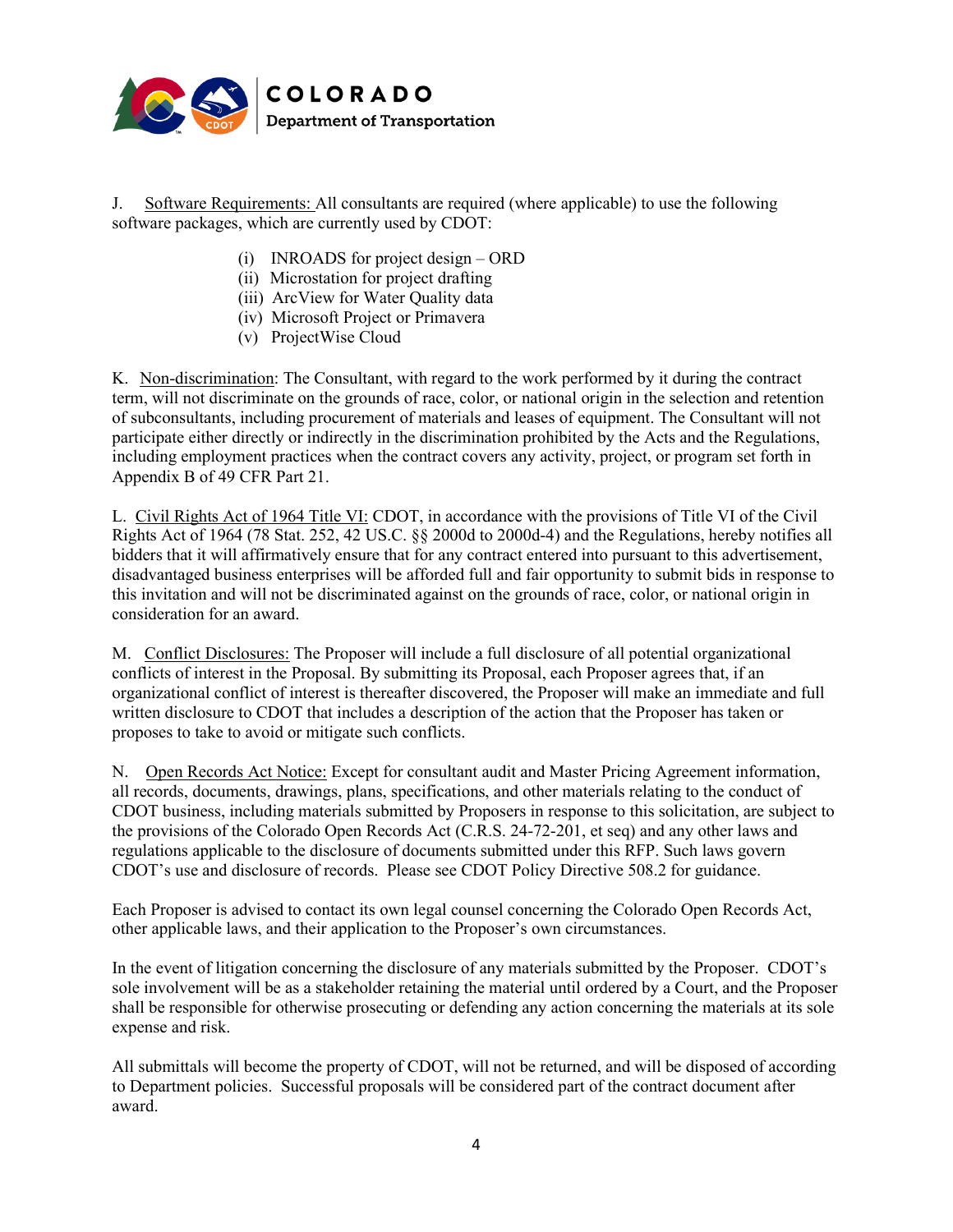

Automatic redactions: not applicable.

O. Consultant Assurance: By submitting a proposal for this contract, the Consultant agrees to the following assurance: The consultant, sub recipient, or subcontractor shall not discriminate on the basis of race, color, national origin, or sex in the performance of this Contract. The Consultant shall carry out applicable requirements of 49 CFR Part 26 in the award and administration of DOT-assisted contracts. Failure by the Consultant to carry out these requirements is a material breach of this Contract, which may result in the termination of this Contract or such other remedy as CDOT deems appropriate, which may include, but is not limited to: withholding monthly progress payments; assessing sanctions; liquidated damages; and/or disqualifying the Consultant from future bidding as non-responsible.

P. Prompt Payment: Payments to all Subconsultants shall be made within seven (7) days of receipt of payment from CDOT or no later than ninety (90) days from the date of the submission of a complete invoice from the Subconsultant, whichever occurs first. If the Consultant has good cause to dispute an amount invoiced by a Subconsultant, the Consultant shall notify CDOT no later than the required date for payment. Such notification shall include the amount disputed and justification for the withholding. The Consultant shall maintain records of payment that show amounts paid to all Subconsultants. Good cause does not include failure to timely submit an invoice to CDOT or to deposit payments made. The Consultant shall electronically submit prompt payment audit reports to CDOT by the fifteenth  $(15<sup>th</sup>)$  of each month through the B2GNow software. If no payment has been made, the Consultant shall document this in the prompt payment audit report.

Q. Subcontract Terms: The assurance provided in section (P) and the prompt payment terms outlined in Section Q shall be included in all subcontracts or other agreements for the performance of work on the contract.

R. Electronic Signatures: CDOT utilizes DocuSign for contract execution and all subsequent contracting documents. For additional guidance, please see: [https://www.colorado.gov/pacific/osc/electronic](https://www.colorado.gov/pacific/osc/electronic-signature-contracts-and-grants)[signature-contracts-and-grants.](https://www.colorado.gov/pacific/osc/electronic-signature-contracts-and-grants)

# **4. MINIMUM PROPOSAL REQUIREMENTS**

As indicated in the advertisements, notice is hereby given to all interested parties that all firms will be required to meet minimum requirements to be considered for these projects. To be considered as qualified and responsive, interested firms shall have, as a minimum:

A. Submitted their Proposal by 12:00 PM (Noon) on the date shown in **Section 2.**

B. Be pre-qualified with the CDOT Engineering Contract Services within 7 days of the submittal deadline as shown in **Section 2**. Note: Federal and State regulations require certification by prospective participants (including contractors, subcontractors, and principals) as to current history regarding debarment, eligibility, indictments, convictions, or civil judgments.

C. Certified that the information and data submitted is true and complete to the best knowledge of the individual signing the cover letter.

D. Included all of the Proposal Submittal sections and adhered to all page limits listed in **Section 6.1.**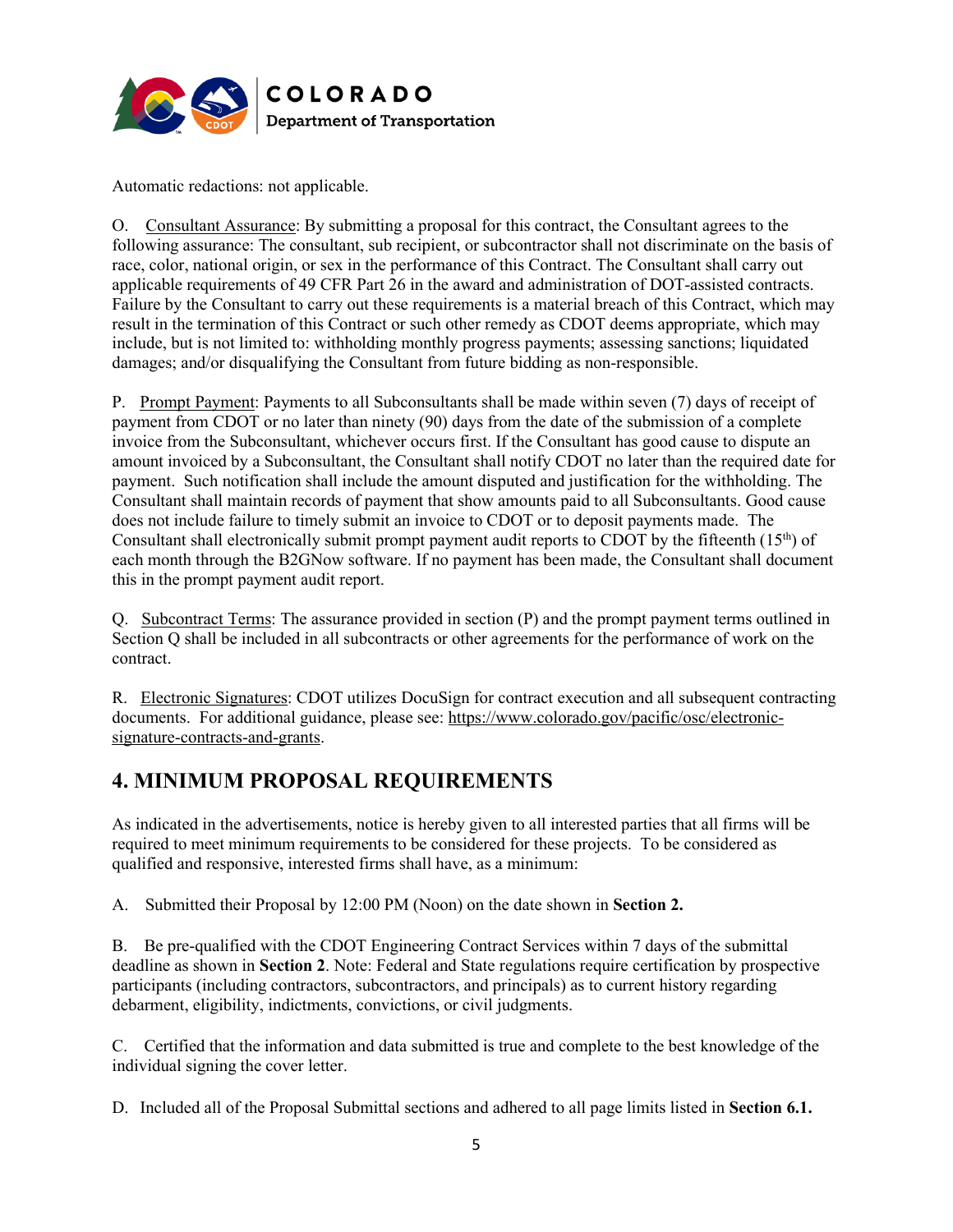

# **5. CDOT'S SELECTION PROCESS:**

The Contracting Officer transmits the Proposal package to each panel member through the Salesforce platform. The package includes:

- Proposal Scoring Guidelines
- □ Draft Scope of Work
- Proposal for each Consultant

Proposal Scoring Activity

Prior to the selection panel meeting the following occurs:

- o Every panel member scores every Proposal independently. (90%)
- o The Civil Rights & Business Resource Center (CRBRC) scores the Affidavit of Small Business Participation in the Proposal for small business participation. (10%)

#### Selection or Short-list Panel Meeting (90%)

A selection panel meeting is held to compile scores and discuss the panel member's evaluations of the consultant's Proposal based on the following criteria:

- **Project Team 40%**
- $\Box$  Firm Capability 30%
- $\Box$  Approach 20%

#### Small Business Participation (10%)

The CRBRC scores the Proposal based on a variety of factors pertaining to small business participation and contract compliance oversight. This is a PS contract and the CRBRC will score the Proposal according to the rubric outlined in Section 7 below.

#### Selection Panel Meeting

The selection panel reaches a consensus ranking of either the selected firm, if there is not going to be an optional presentation and interview phase, or the short list of firms (minimum of the top 3 qualified consultants), if there is going to be a presentation and interview phase.

#### Presentation and Interview Selection Panel Meeting

If the panel elects to exercise their option to interview the short-listed teams, the short-listed firms will have approximately two weeks to prepare their presentation for their interview with the selection panel. The purpose this meeting is to allow consultants time to present their analysis of the project and to allow the panel time to clarify the consultant's qualifications in a question and answer session.

In selections including an Interview Phase, the interview scores count for 20% of the overall score. Other scoring factors from the pre-shortlist evaluation and the shortlist meeting are adjusted accordingly.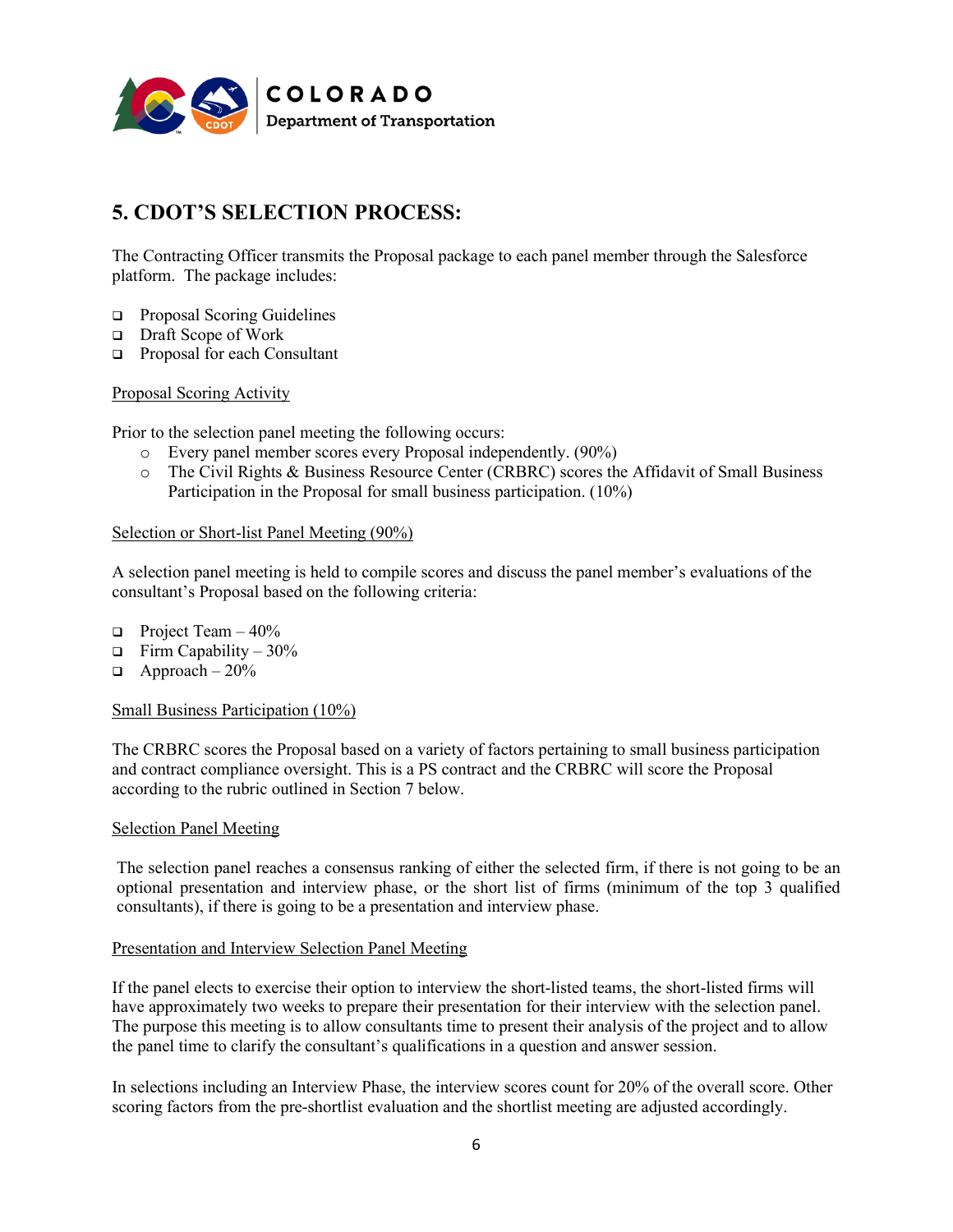

### Final Selection

In making the final selection recommendation to the Chief Engineer, the panel reaches consensus on the ranking of the selected firm(s). The panel provides its recommendation to the Contracting Officer, who obtains the concurrence of CDOT's Contract Administrator. Then the Contracting Officer provides selection documentation, including the board's ranking, to the Chief Engineer for approval. The Chief Engineer's approval is necessary before proceeding with selection notification.

## **6. PROPOSAL INSTRUCTIONS:**

### **A. SECTIONS**

- 1. Cover or Introductory Letter **(**1 page limit 8 1/2 x 11 paper)
- 2. Project Team Section (3 page limit, 8 1/2 x 11 paper)
- 3. Approach Section (2 page limit 8 1/2 x 11 paper)
- 4. Prequalification Letter **(**1 page limit 8 1/2 x 11 paper)

5. Small Business Participation Section **(**3 page limit - 8 1/2 x 11 paper – 1 page narrative and 2 page affidavit form)

## **B. COVER OR INTRODUCTORY LETTER**

1. Address the cover or introductory letter to the Contracting Officer:

Jim Walker, Contracting Officer 2829 West Howard Place, 3rd Floor Denver, Colorado 80204

- 2. Include the following elements of information in the letter as a minimum and highlight these items in bold letters.
	- a) The name of the contract opportunity/RFP to which you are responding.
	- b) Project number and project location, if applicable.
	- c) Certification that the information and data submitted is true and complete to the best knowledge of the individual signing the letter.
	- d) Name, telephone number, e-mail address and fax number of the individual to contact regarding the submittal.
	- e) CDOT requires signature by an authorized principal, partner, or officer of the firm.
- 3. No substantive information shall be included in the cover letter. Information provided in cover letters will be used for responsiveness review only and shall not be scored by the evaluation panel.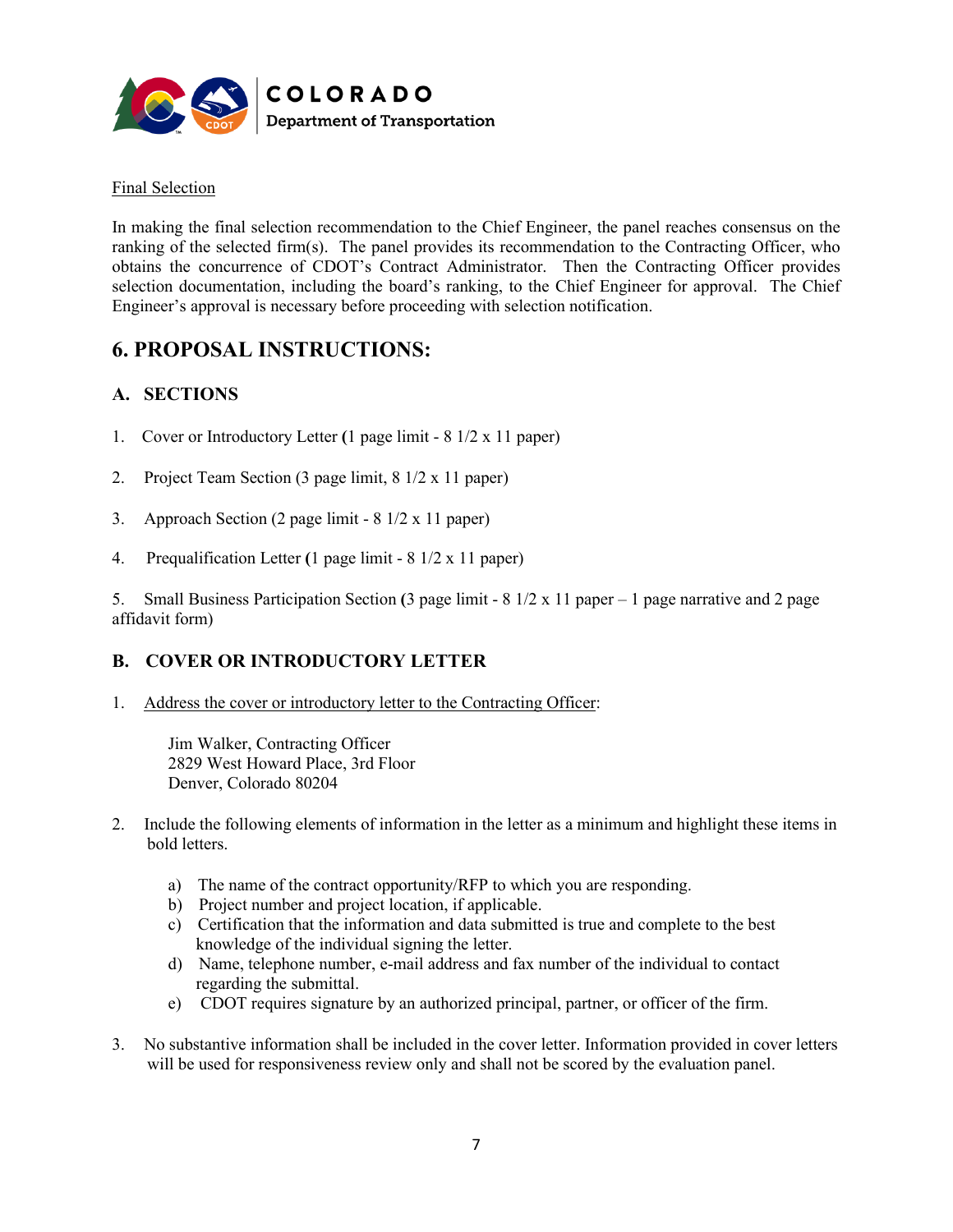

## **C. PROJECT TEAM**

- 1. The following outline is to aid you in preparing your Proposal. Your responses to the elements of this outline should demonstrate the knowledge and expertise your team brings to the project.
	- a) Project Team
		- (1) Identify your:
			- a. Project Principal
			- b. Project Engineer
			- c. Senior Bridge Inspector
			- d. Inspectors
			- e. Sub-consultants, Vendors/Suppliers

(2) Present a brief discussion regarding how the team's qualifications and experience relate to the Scope of Work. Please be specific in identifying projects each team member has been a part of and specifically what their role was on that project.

- (3) Include the following:
	- a. Principal's level of involvement in the project(s)
	- b. Qualifications and relevant individual experience of prime and subconsultants
	- c. Unique knowledge of team members related to the Scope of Work
	- d. Commitment of time by identifying any projects that the key staff members will be involved with concurrently and time committed to each project
	- e. Length of time with the firm for each key team member
	- f. Experience on similar projects as a team
- b) Firm (Prime) Capability
	- (1) Address the firm's size and the disciplines of technical staff.

(2) Include the firm's relevant experience and accomplishments as a Prime Consultant that were are not listed in the project team section.

(3) Indicate the Consultant's availability to do the project concurrent with existing and projected workloads.

- (4) Describe how the firm will support their field personnel,
- (5) Consider including the following:
	- a. Information on the sub-consultant's role
	- b. The sub-consultants function and integration into the team
	- c. Match of personnel to the existing and future workload
	- e. Succession planning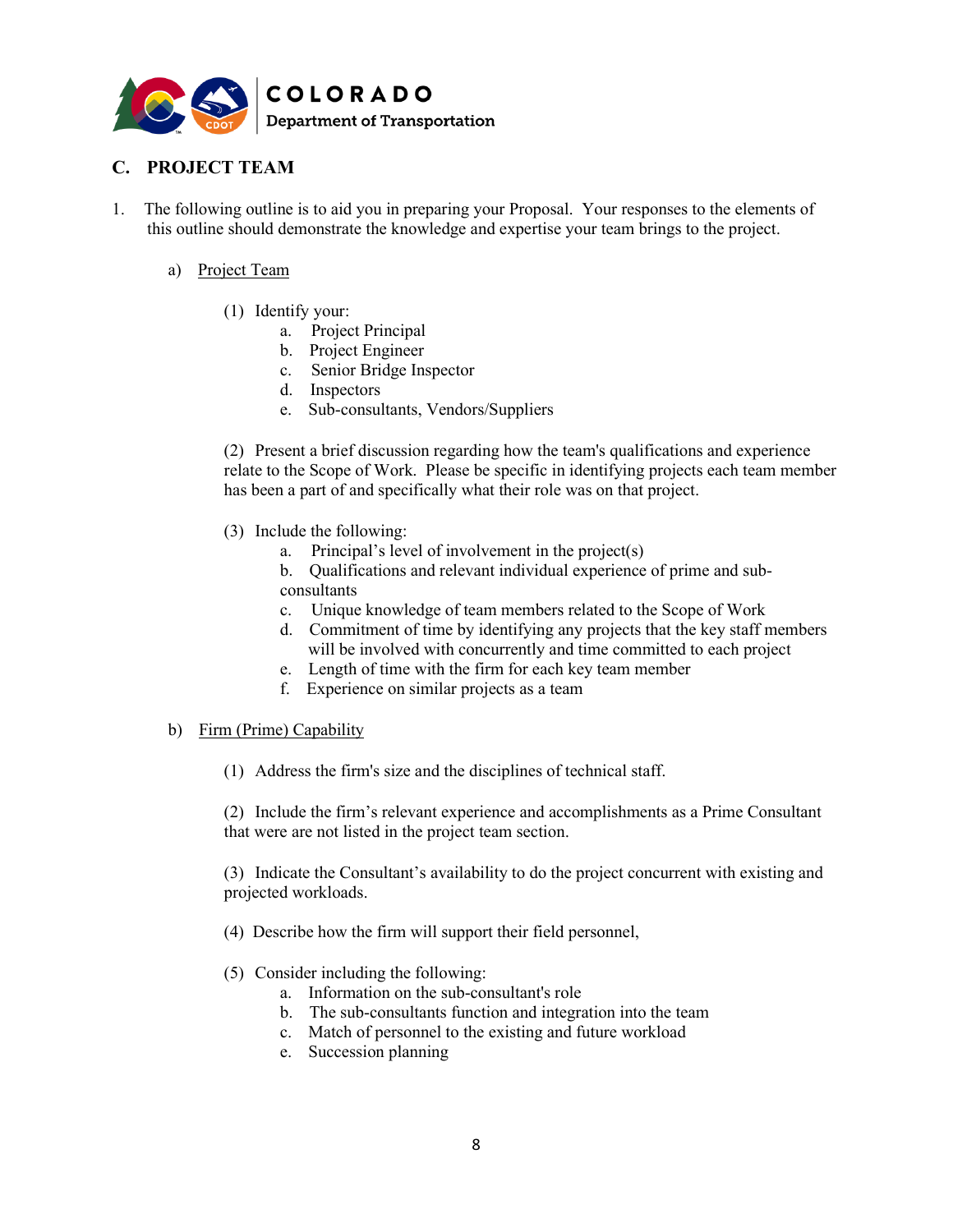

## **D. APPROACH**

1. Address the team's approach to the type(s) of services as described in the attached Scope of Work. Give examples of the ways the project management of a construction project of this scope will be delivered.

### **E. PREQUALIFICATION LETTER**

1. Submit CDOT's prequalification letter that contains the expiration date of prequalification.

### **E. SMALL BUSINESS PARTICIPATION**

- 1. Include detailed narrative of items of scoring criteria on one page limit. For more information, see **Section 7, III** below.
- 2. Include two page Affidavit of Small Business Participation: For more information, see **Section 7** below.
- 3. Letters of intent and/or proof of certification are no longer required to be submitted with the proposal. Letters of intent and PCWs will be required at task order level.
- 4. The Professional Services Good Faith Efforts Report, if applicable, will not count against the page limit.
- 5. This contract is a federally assisted contract. No DBE goal will be set if the contract is entirely state funded.
- 6. The DBE Goal for this Project Specific project is 15%.
- 7. Other Professional Services forms for contract can be found at: <http://codot.gov/business/civilrights/compliance/prof-services>
- 8. Contact Karen Fujii-Martin at 303-512-4016 or [karen.fujii-martin@state.co.us](mailto:karen.fujii-martin@state.co.us) with questions regarding the small business section or B2GNow software system.

## **7. DISADVANTAGED BUSINESS ENTERPRISE (DBE) & EMERGING SMALL BUSINESS (ESB) REQUIREMENTS**

- 1. The following documents are hereby incorporated by reference into **Section 7** of this RFP document depending on the type of contract to be awarded as indicated in **Section 1**, above:
	- a. For Project Specific and Program Specific contracts: <https://www.codot.gov/business/civilrights/compliance/prof-services/ps-pgs>
	- b. For Non –Project Specific contracts: <https://www.codot.gov/business/civilrights/compliance/prof-services/nps>
- 2. The related forms can be found at the following web address: